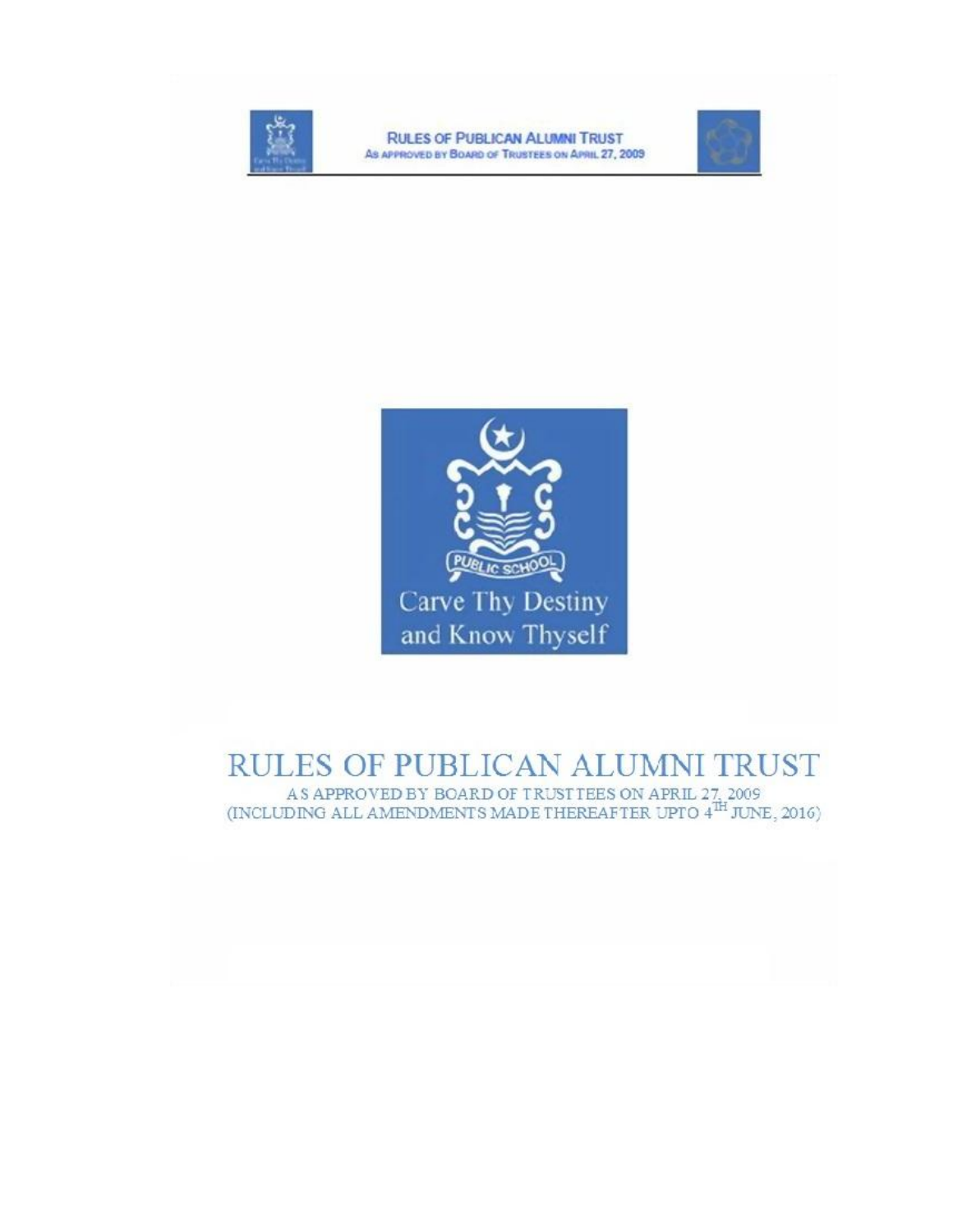# PUBLICAN ALUMNI TRUST (PAT) RULES

 The BOARD OF TRUSTEES (BOT) of the PUBLICAN ALUMNI TRUST (PAT) in its meeting held at Karachi on April 27, 2009 approved the Trust Rules pertaining to membership, functioning, governance, management of funds, accomplishment of purpose and other related matters.

These Rules have been framed to facilitate the working of the Trust consistent with the registered PAT Trust Deed. The Rules may be changed by the Board of Trustees in the manner specified in these Rules.

The PAT and its activities will always comply with the laws of Pakistan and the Trust shall pay applicable taxes where due.

#### RULE 1 - CLASSIFICATION

PAT shall be a nonpolitical, nonsectarian and nonprofit organization; therefore, there shall be no distribution of gains, profits or dividends etc., to its members

#### RULE 2 - MEMBERSHIP

A. Full Members - Former students of Cantonment Public School Karachi/Minwala Girls Public School who were enrolled in the school on or prior to June 30, 1976 and who are living in Pakistan or anywhere in the world.

B. Associate Members – Former students of successor schools of Cantonment Public School Karachi/Minwala Girls Public School enrolled on or after July 1, 1976 and who are living in Pakistan or anywhere in the world.

C. Membership of PAT shall not be restricted on the basis of race, religion, national origin, gender or physical disability.

D. The membership in each case (Full and Associate Membership) will be subject to filling out an application form (on paper or electronically), payment of one time membership fee as prescribed by the PAT's Board of Trustees and acceptance of the application by the BOT.

E. Associate Members with good standing may be invited by the BOT to become Full Members upon payment of the prevailing difference between the Membership fee of Full Members and Associate Members.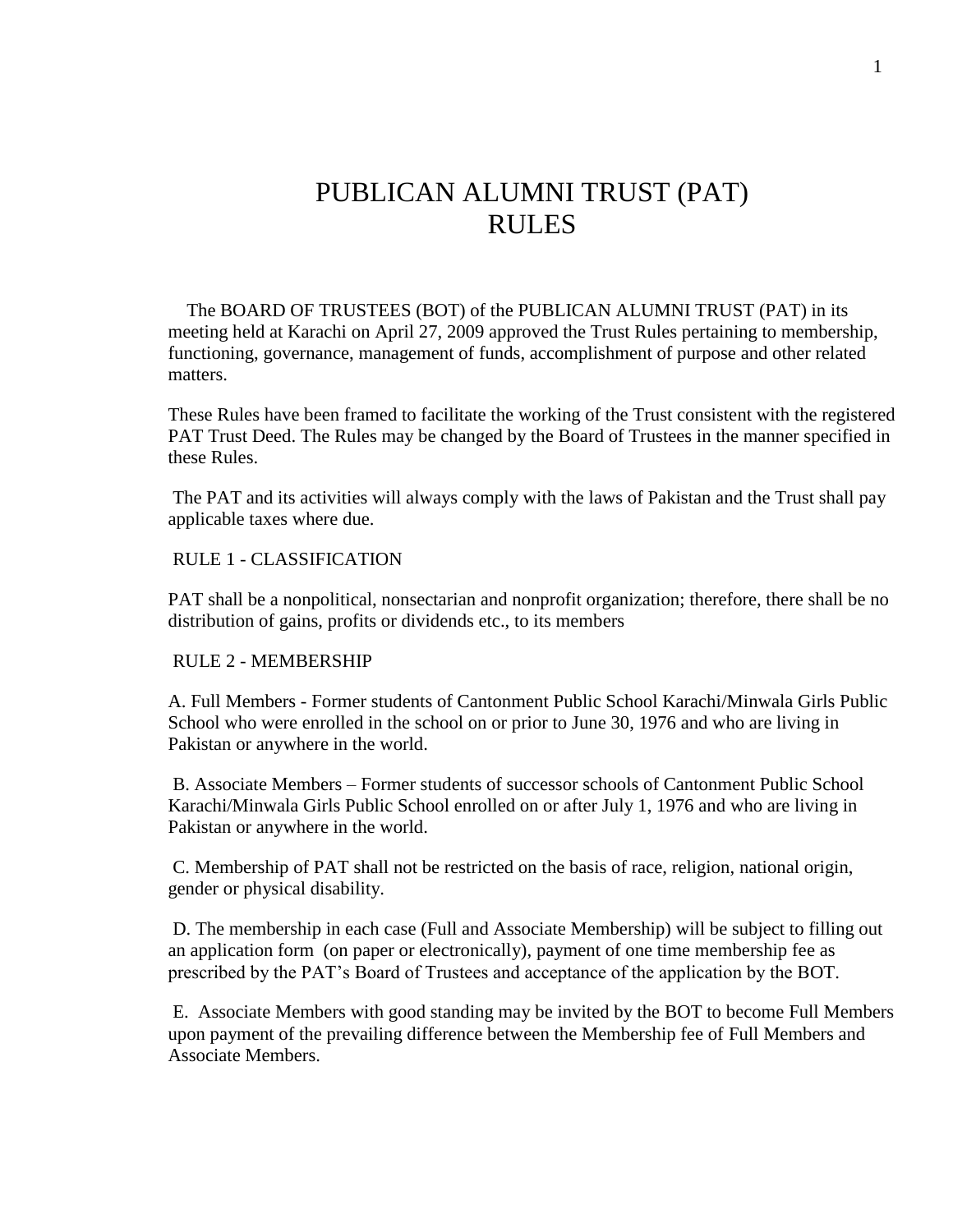## RULE 3 – MEMBERSHIP FEE

Membership will be upon payment of one time membership fee. The fee for lifetime Full Members will be Rs 2000 and for lifetime Associate Members will be Rs. 1000. The BOT is empowered to revise the membership fee as and when required.

#### RULE 4 - INTERNATIONAL (PAT) CHAPTERS

International Chapters may be established on a case-to-case basis at the discretion of the Board of Trustees. In case approval for establishing a chapter is granted, then such approval shall be accorded under a Charter (Terms and Conditions) with Seal of the Trust.

## RULE 5 - REVOCATION OF INTERNATIONAL CHAPTERS

Alumni chapters may have their charters revoked at any time for violation of the Rules and Regulations of the Trust or if an action by a Chapter is not in the best interests of the Trust, provided a thirty (30) days written notice is given by the Board to such chapter of such revocation, and further provided, that such subject Chapter be granted a hearing by the Board on the subject of such revocation, if requested, within said 30-days period by the Chief Executive Officer of such a chapter.

## Administrative Suspension or Dissolution of Chapters:

A. A chapter shall be subject to suspension if there are twelve (12) consecutive months in which

A.1 There are no Officers, or

A.2 No chapter business meetings are held, or,

A.3. Membership falls below fifteen members. [1]\*

B. Chapters who respond to the suspension notice within the 30-day period must submit a reactivation plan for approval by the BOT at its next regularly scheduled Board meeting. If approved, the chapter's charter shall remain in effect.

C. If the chapter does not respond to the suspension notice within 30 days, the chapter's charter shall be formally suspended. Upon suspension, funds shall be distributed as follows:

First, for payment of all outstanding debts and liabilities of the chapter; Second, all remaining funds shall be transferred to the Trust Fund.

RULE 6 - FISCAL YEAR

Fiscal year of the Trust shall be from the first day of July each year through the 30th day of June in the succeeding calendar year.

\_\_\_\_\_\_\_\_\_\_\_\_\_\_\_\_\_\_\_\_\_\_\_\_\_\_\_\_\_\_\_\_\_\_\_\_\_\_\_\_\_\_\_\_\_\_\_\_\_\_\_\_\_\_\_\_\_\_\_\_\_\_\_\_\_\_\_\_\_\_\_\_\_\_\_\_\_\_

<sup>[1] \*</sup>Amended by the Board of Trustees in meeting held on  $11<sup>th</sup>$  November, 2011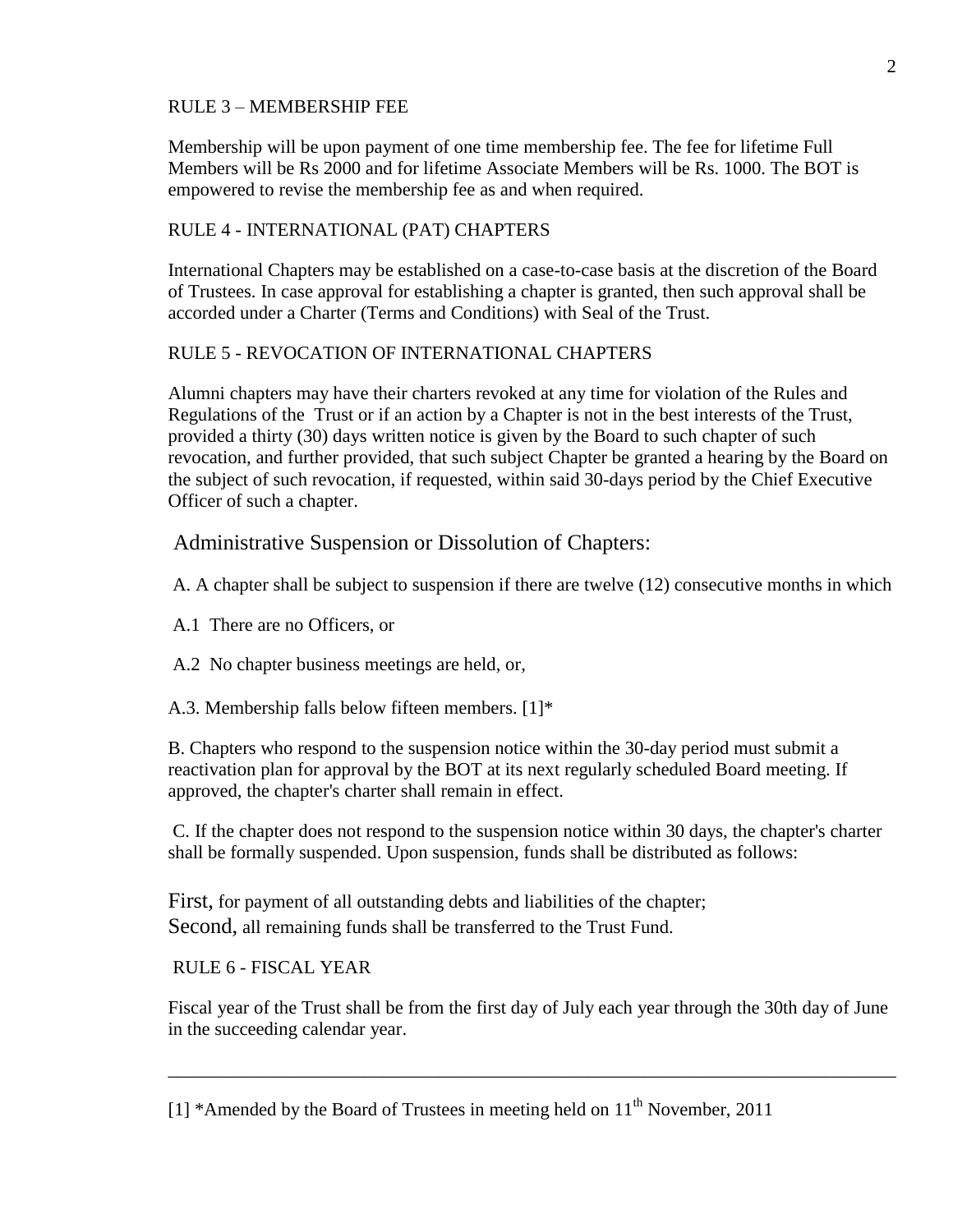## RULE 7 - BOARD OF TRUSTEES 3

Affairs and Management of the Trust shall be governed by the BOT. The Board shall be reconstituted by the Trustees for each new term as specified in the Trust Deed:

- A. At the end of each term, the trustees shall meet to determine who shall make up the one third of the Trustees who shall retire and such determination shall be from amongst those trustees who have been longest in office. If such determination is not achieved by mutual consultation and consent, then the retiring Trustees shall be determined by a draw at the meeting. All retiring trustees shall be eligible for re-election, if all or any of them so desire.
- B. Names of new Trustees will be proposed by the existing Trustees from amongst the Full Members of PAT. In case there are more nominations than vacancies than new Trustees will be determined by a secret ballot. All Trustees including the outgoing Trustees will be entitled to cast their vote in the secret ballot
- C. The names of the retiring and newly elected Trustees will be notified by being posted on the PAT Website prior to the start of the new term.
- D. A Trustee may resign by notice in writing to the Board of Trustees.
- E. A Trustee may be removed from office for a valid cause. The Trustee to be removed shall be served with a written notice not less than 30 days in advance of the meeting at which the issue of removal is to be addressed. The removal notice and the removal decision will be by a majority vote of at least 8 Trustees.
- F. A Trustee may automatically stand removed from BOT if he fails to attend 50% meetings of BOT during past Fiscal year unless leave of absence is granted by the BOT.  $[2]^*$
- G. In case the number of Trustees fall below the approved level, the affairs and management of the Trust shall pass on to the surviving Trustees.
- H. For vacancies on BOT in the currency of the term, the remaining Trustees shall Co-opt a Trustee (s) from Full members within 180 days of the seat falling vacant or within such longer time as the BOT may decide for the remaining term of the Trustee being replaced as per the procedure outlined in Rule 7 (B) above.  $[3]^*$

## RULE 8 - POWERS OF THE BOARD

Subject to Provisions of Trust Act 1882, the Board of Trustees shall from time to time make and alter regulations as the Trustees may think proper with regard to Membership of the Trust, appointment and removal of Trustees, appointment and removal of Auditors, Legal Adviser, Consultants, Contractors and Employees of the Trust. The BOT is empowered to conduct the affairs of the Trust and all matters in respect of which any power or duty is hereby vested in them including powers and duties of the Chairperson, Vice-Chairperson, Secretary, Treasurer and Trustees as Members of the Board. The Board of Trustees shall be competent to fix remuneration of any staff or employee of the Trust. The Board of Trustees shall manage the affairs of the trust and shall have power to:

\_\_\_\_\_\_\_\_\_\_\_\_\_\_\_\_\_\_\_\_\_\_\_\_\_\_\_\_\_\_\_\_\_\_\_\_\_\_\_\_\_\_\_\_\_\_\_\_\_\_\_\_\_\_\_\_\_\_\_\_\_\_\_\_\_\_\_\_\_\_\_\_\_\_\_\_\_\_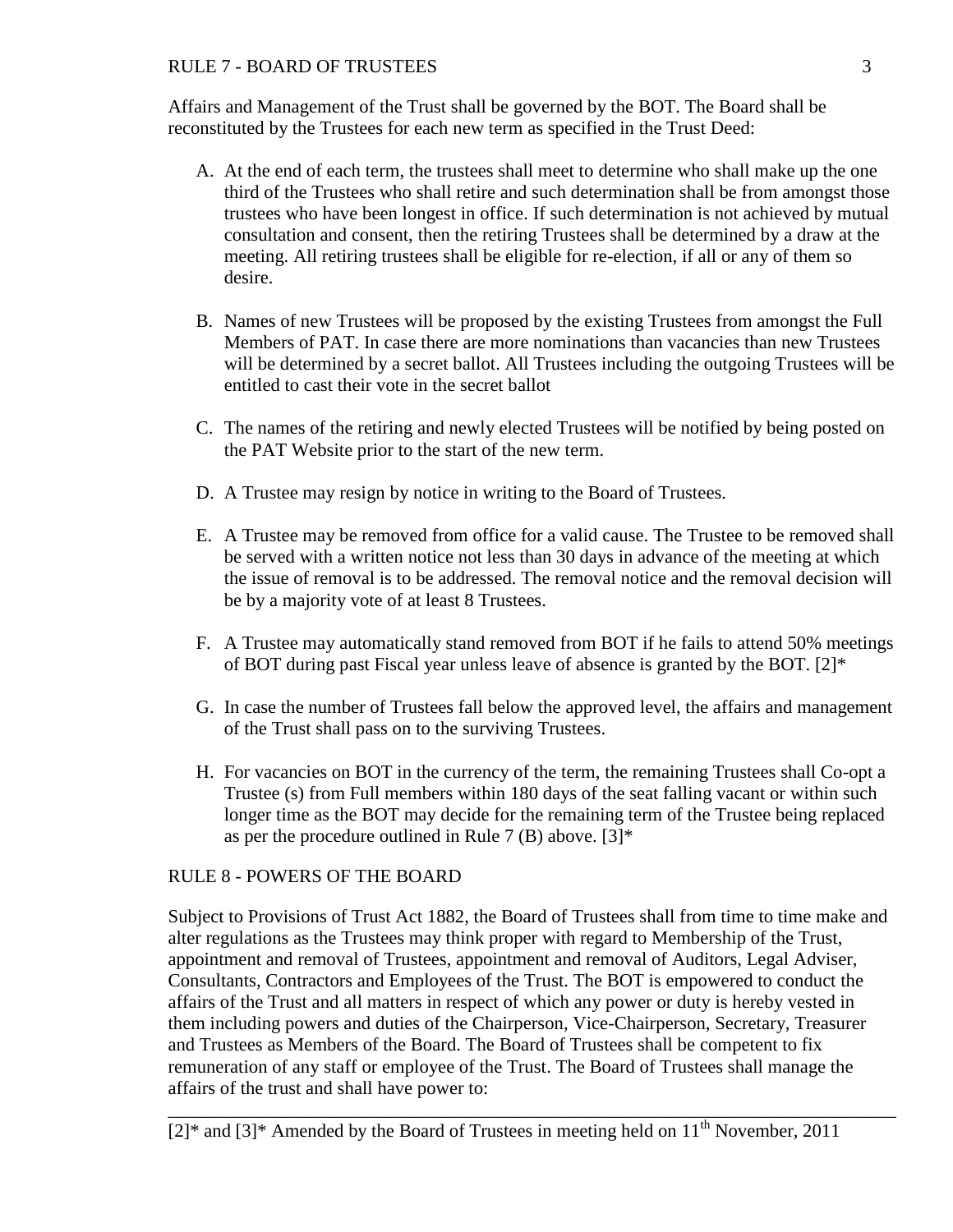A. To dispose of applications for membership.

B. To approve the annual budget for allocating funds for various projects and activities of the Trust. No expenditure of funds of the Trust shall be made unless it has been authorized by the BOT.

C. To do acts, deeds and things necessary to raise funds for the Trust. The Board may apply any part of the Trust Fund in acquiring by purchase or on lease or otherwise any land, building or any other asset in the name of the Trust and as part of the Trust.

D. To check the accounts of the Trust and to examine the registers, the account books and to take steps for the recovery of sums due, to the Trust.

E. To sanction the working expenses of the Trust, count the cash balance, and deal with other miscellaneous business.

F. To see that cash book is written promptly and is signed by person(s) authorized by the Board.

G. Accept any composition or any security for any debt or for any property claimed;

H. Allow any time for payment of any debt; compromise, compound, abandon, submit to arbitration or otherwise settle any debt, account, claim or thing whatever relating to the Trust and defend any suit or initiate any litigation in the name of the Trust.

I. For any of those purposes, enter into, give, execute and do such agreements, instruments of composition or arrangement, release and other things as seem expedient, without being responsible for any loss occasioned by any act or thing so done in good faith.

#### RULE 9 - BOARD MEETINGS

The Board shall meet as often as necessary for the transaction of business or to carry out the purposes of the Trust; it shall determine its own meeting times. Meetings of the Board may be called by the Chairperson and may also be called upon written request, of five members of the Board. Procedures for notice shall be similar to other meetings as described in these Rules. Minimum notice period for Board meetings will be Seven days and in case of emergent meetings it will be 48 hours. All the Trustees will be entitled to attend Board meetings. Quorum for the meeting of the Board of Trustees shall be (6) six members. In case the quorum is not met and the meeting is adjourned then the subsequent meeting of the Board will be held within 48 hours with reduced quorum of 5 members. [4]\* Amended by the Board of Trustees in meeting held on  $11<sup>th</sup>$  November, 2011

## RULE 9-A

Meetings of the Board of Trustees will be held on last Saturday of every alternate month. All trustees shall adhere to strict compliance of Rule 7-F, that is in order to continue as a trustee every trustee must attend 50% meetings (held in a year) of the Board of Trustees or otherwise he/she will cease to be a trustee unless leave of absence is granted by the BOT. However provisions of Rule 7-F will not be applicable in the case of members of advisory committee, who may be invited by the BOT as and when desired. (RULE 9-A added after approval by the Board of Trustees on  $6^{th}$  September, 2014)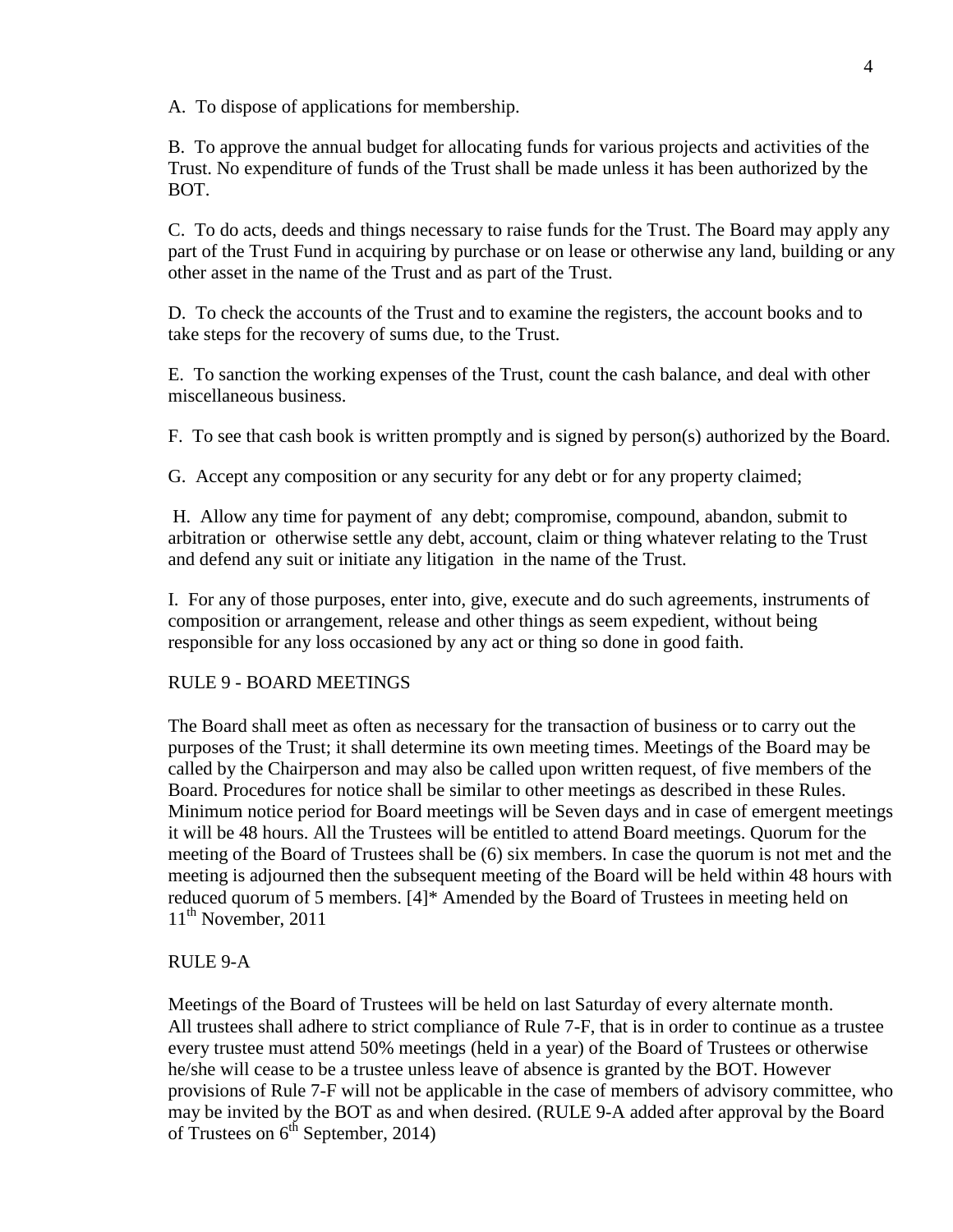#### RULE 10 – GENERAL MEETINGS OF THE TRUST

#### A. ANNUAL GENERAL MEETING.

The Trust shall hold an annual meeting on a date to be determined by the Board of Trustees. Notice of the General Meeting shall be posted on the designated website not less than 14 days prior to the meeting date.

#### B. SPECIAL GENERAL MEETING.

Special meetings may be called by the Chairperson and or shall be called upon the written request of 50% of Full Members of the Trust. The purpose of the meeting shall be stated in the call. Except in case of emergency, at least 5 days' notice shall be given. [5]\*

#### C. QUORUM FOR GENERAL MEETINGS

Quorum for Annual General Meeting and Special General Meetings for the conduct of any business of the Trust, shall be at least 50% or 30 (thirty) Full Members whichever is less. In case quorum is not met, the meeting will be adjourned and the subsequent meeting can be held on the same day or at later date.  $[6]^*$   $[2]^*$ 

#### RULE 11 - ADVISORY COUNCIL

The BOT shall constitute an Advisory Council to advise the Trustees in furthering the aims and objectives of the Trust. The Advisory Council will comprise Publicans who have attained position of prominence in public life or have been rendering extraordinary service to the cause of the Trust. The nomination to the Advisory Council may be made by any Trustee with approval by simple majority of members of the BOT.

#### RULE 12 – AMENDMENT OF RULES

These rules may be amended at any meeting of the BOT by an affirmative two thirds of the vote (with a minimum of 10 Trustees voting in affirmation), provided that the proposed amendments have been posted on the Website not less than 14 days prior to the meeting at which they will be considered.

#### RULE 13 – COMMITTEES OF THE BOARD

Definition: The BOT may constitute Standing Committees to assist in the working of the Board. Each committee constituted shall have Terms of Reference (TORs) duly approved by the Board.

A. The BOT shall appoint Committee Chairs and members of the committees. Any vacancies on such standing committees shall also be appointed by the Board. Chairs of Standing Committees must be members of the Board of Trustees. Other members of the Standing Committees may be drawn from any category of the PAT membership.

\_\_\_\_\_\_\_\_\_\_\_\_\_\_\_\_\_\_\_\_\_\_\_\_\_\_\_\_\_\_\_\_\_\_\_\_\_\_\_\_\_\_\_\_\_\_\_\_\_\_\_\_\_\_\_\_\_\_\_\_\_\_\_\_\_\_\_\_\_\_\_\_\_\_\_\_\_\_

 $[5]^*$  and  $[6]^*$  Amended by the Board of Trustees in meeting held on  $11^{th}$  November, 2011

 $[2]^*$  Amendment approved by the Board of Trustees on  $17<sup>th</sup>$  July, 2014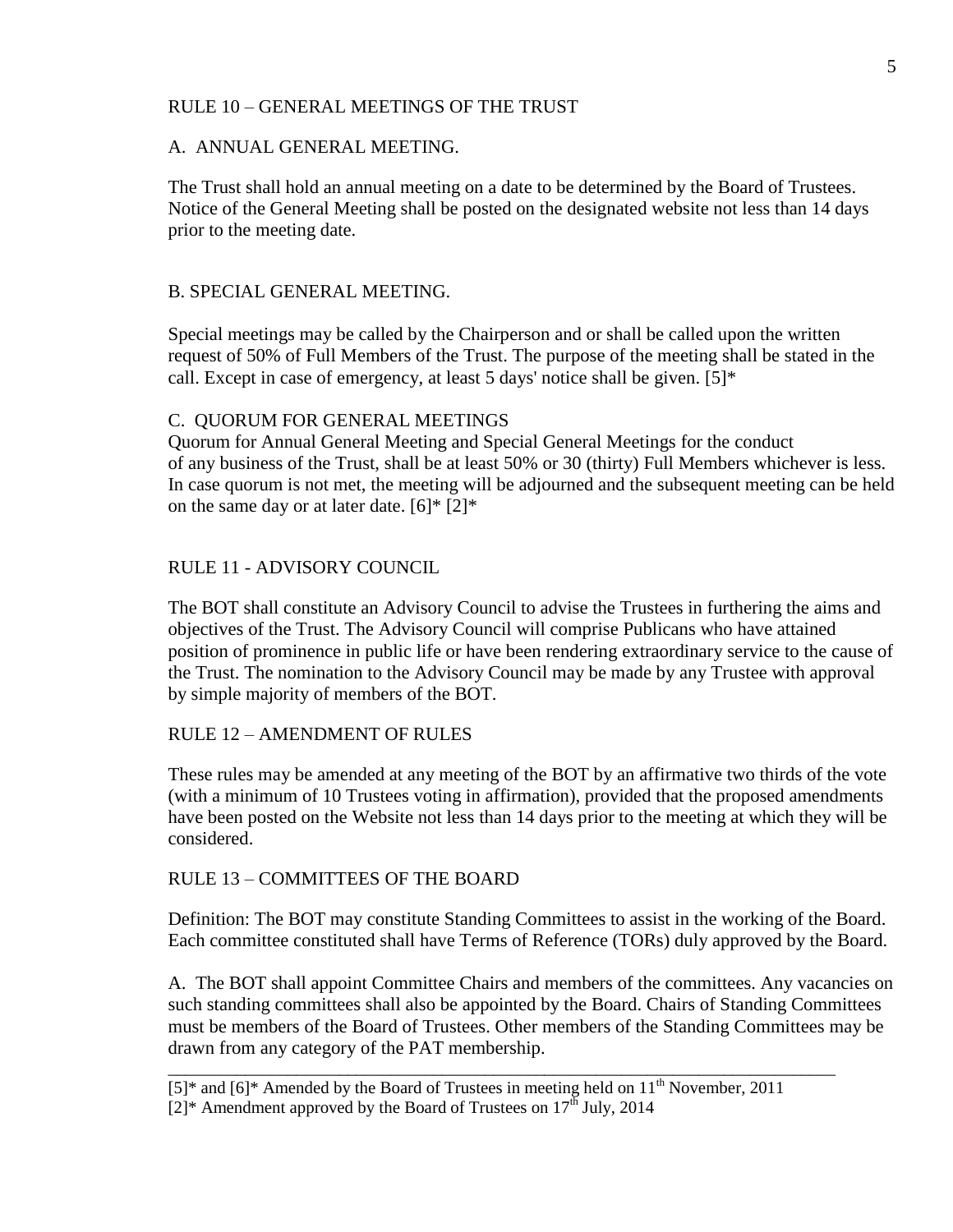B. Audit Committee shall be constituted by the BOT. The Audit Committee shall comprise 3 members (at least one member should be financially literate) who will review the Audit Report and submit its recommendations to the Board. Office bearers of the Trust as stated in Rule 19 A thru D are not eligible to be members of the Audit Committee.

## RULE 14 - PROXIES

Any Voting member may vote in person or by proxy originally executed in writing for a particular meeting by the Voting member for any resolution to be voted upon at a General Body meeting only.

# RULE 15 – MINUTES

Minutes of meeting of the BOT and Committees shall be regularly recorded by the Secretary for BOT meetings, and nominated person for Standing Committees. Such minutes of every meeting shall be issued within 15 calendar days of the meeting and confirmed at the next similar meeting as the case may be and shall be approved and signed by the respective Chairperson. It shall be the responsibility of the Chair of the Standing Committees to ensure that minutes are recorded of each meeting and copy submitted to the Secretary for his record.

# RULE I6 – SEAL & WEBSITE

The Trust shall have a seal and establish a Website that may be linked with any other Website. [7]\*

# RULE 17 - FUNDS

A. Membership fee, subscription, grants, donations, gifts and contributions received from the Government, members of the Trust, well wishers and business community or from any other person or authority will constitute a Trust Fund.

B. Earnings through publications, souvenirs, advertisements or any other means will contribute to the Trust Fund.

C. Earnings through establishment of educational institutions, training programs, research and other projects (including investment of the Trust Fund) in any form of investment allowed by law will also contribute to the Trust Fund.

D. All receipts shall be taken in the official Receipts Book printed by the Trust and countersigned by the Secretary. The Treasurer will take all the receipts with the Receipts Books and deposit the same in the bank account(s). The Treasurer will regularly report the status of the funds to the BOT.

\_\_\_\_\_\_\_\_\_\_\_\_\_\_\_\_\_\_\_\_\_\_\_\_\_\_\_\_\_\_\_\_\_\_\_\_\_\_\_\_\_\_\_\_\_\_\_\_\_\_\_\_\_\_\_\_\_\_\_\_\_\_\_\_\_\_\_\_\_\_\_\_\_\_\_\_\_\_

 $[7]^*$  Amended by the Board of Trustees in meeting held on  $11<sup>th</sup>$  November, 2011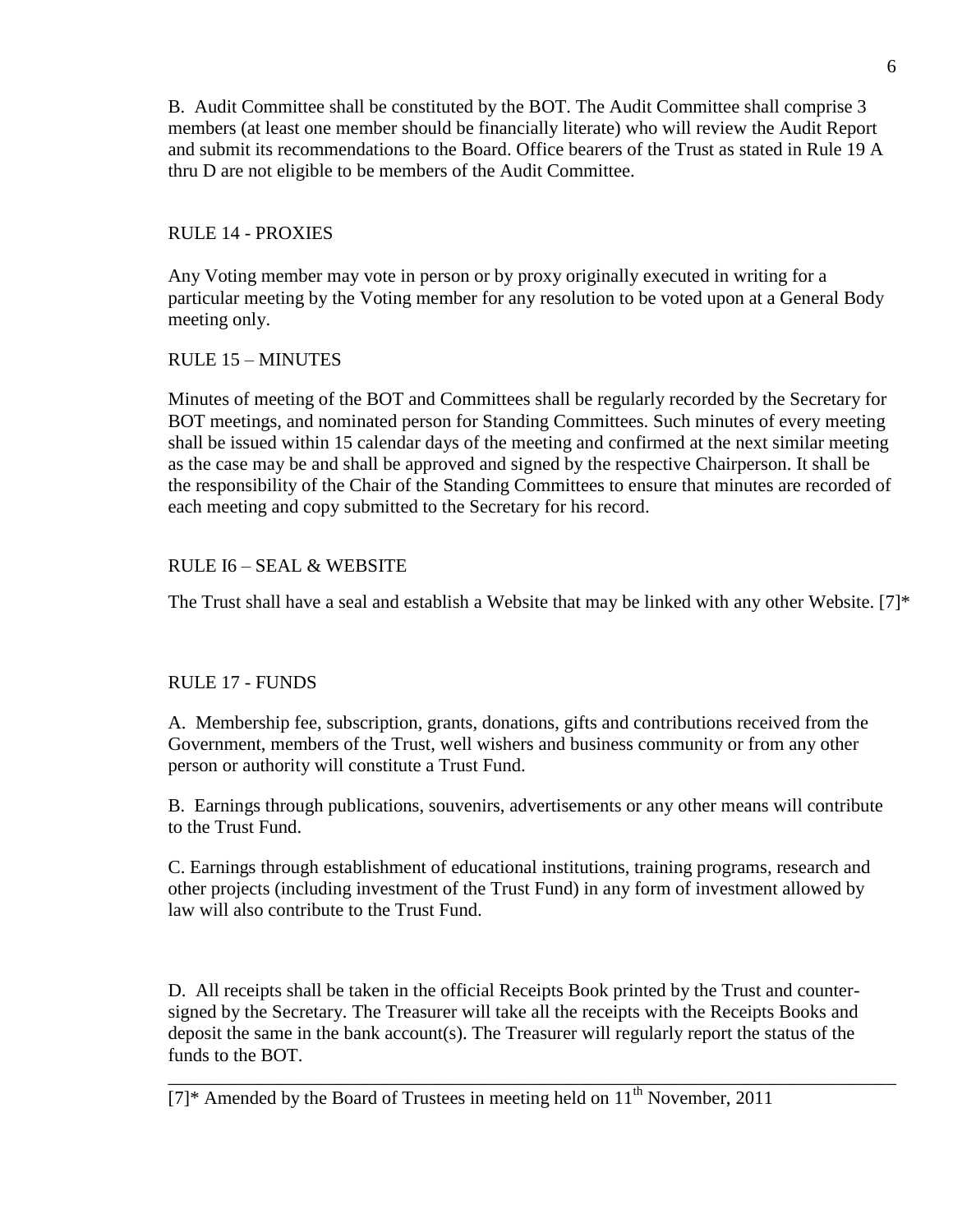E. The surpluses of moneys validly set apart, excluding restricted funds, up-to twenty-five per cent of the total income of the year. Provided that such surpluses or monies validly set apart are invested in Government securities, NIT units, a collective investment scheme authorized or registered under the Non-Banking Finance Companies (Establishment and Regulation) Rules, 2003, mutual fund, a real estate investment trust approved and authorized under the Real Estate Investment Trust Rules, 2006, or scheduled banks.

(Explanation; For the purpose of this rule, "restricted funds" means any fund received by the organization but could not be spent and treated as revenue during year due to any obligation placed by the donor)

F. That Publican Alumni Trust is a non-profit-distributing organisation and that all its income, commodities, property and other assets shall be applied solely towards the promotion of its objectives. Further it prohibits that funds or property of the organisation or any part thereof are paid or transferred directly or indirectly to any of the trustees / staff of organisation or their relatives.

G. Trust shall maintain books of accounts in accordance with the generally accepted accounting principles and for their inspection by the interested members of the public, without any hindrance, at all reasonable times.

(Sub-Rules "E", "F" and "G" inserted in Rule 17 on recommendation of Pakistan Centre for Philanthropy (PCP) and after approval of the Board of Trustees on 20<sup>th</sup> September, 2014)

# RULE 18 – BANK ACCOUNT AND MANAGEMENT OF TRUST FUND

A. On approval from the BOT, the Treasurer will open a bank account or accounts in order to make transactions of Trust Fund. All bank accounts shall be operated by joint signature of the Treasurer and the Secretary or the Chairman. In case the Treasurer is not available, the Secretary and the Chairman may jointly operate the account. In such an event, the Secretary shall bring this to the notice of the Treasurer within 15 days of occurrence of account operation.

B. All expenditures will be against the budgets approved by the BOT. Expenditure outside the BOT approved budget may only be made in case of emergency by the Chairman and or Secretary subject to maximum amount of Rs. 100,000. In such an event, the expenditure with explanation will be offered for ratification at the immediate next BOT meeting.

C. Any travel or out of pocket expenses incurred by Trustees on behalf of the BOT will be reimbursed on actual. Such expenditure shall be jointly approved by the Chairperson and the Secretary. In case the expense has been incurred by the Chair or the Secretary, the Vice Chair or the Treasurer will be one of the two approving authorities. No person shall approve his or her own expenses for reimbursement.

D. The Secretary will keep not more than Rs 25,000 (Rupees Twenty Five Thousand only) at a time with him for maintaining regular incidental expenses.

E. A report of all receipts and expenditures shall be available with the Treasurer for inspection if so shall desired by the BOT.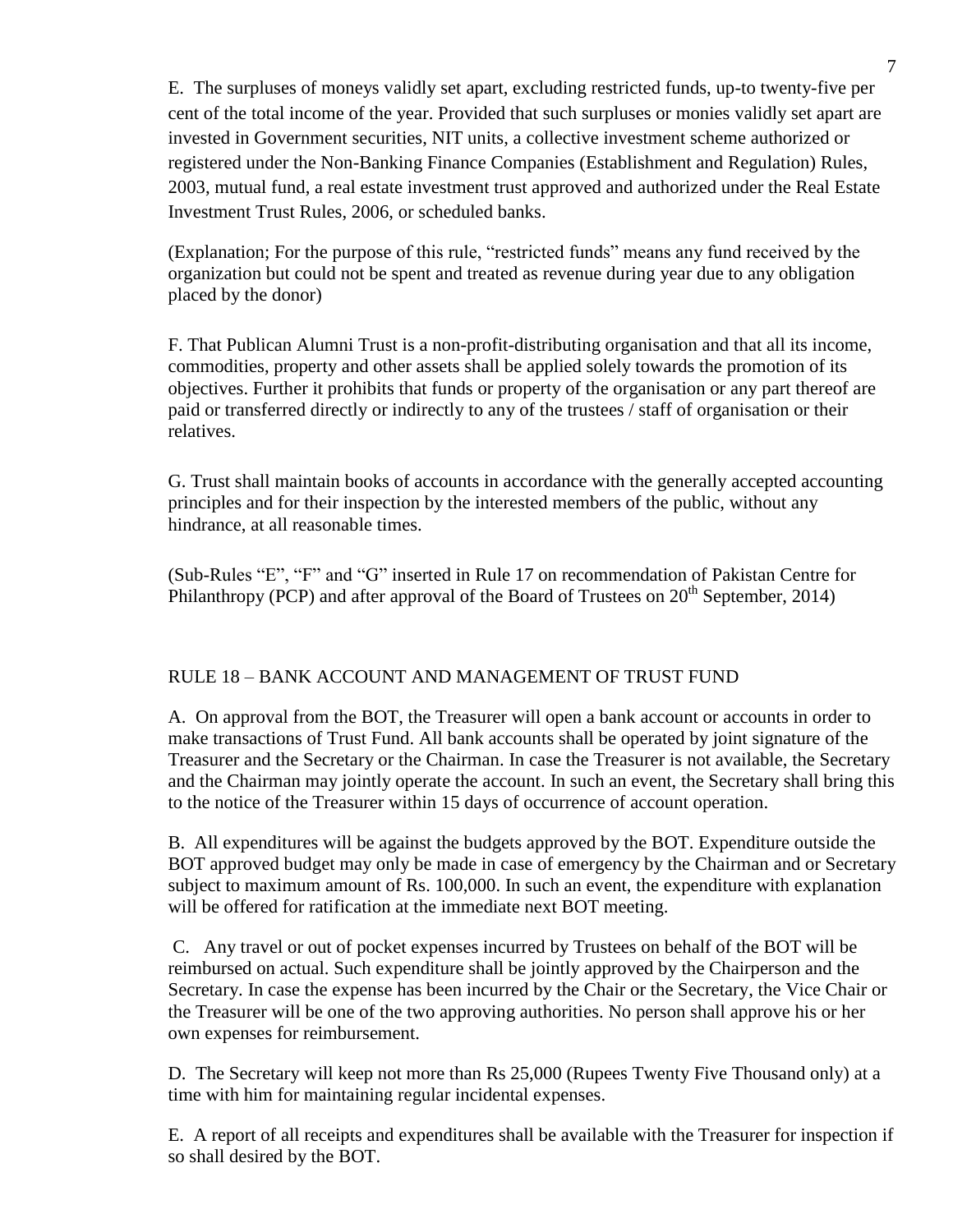F. Closure of any bank account shall be notified to the Board by the Treasurer.

G. Administrator and Treasurer PAT will see if spare funds are available in the bank accounts which are not required for immediate use. They will advise the BOT for investment of these funds for the benefit of Publican School and PAT.

H. BOT will approve the amount and tenure of short term investment in the light of the estimated school expenses and expected donations. They will also keep in view any exigencies while deciding the amount and period of investment.

I. Such investment only be made in avenues where risk is minimal. Investment in shares/stocks and private schemes shall not be permissible. Only government securities and banks TDRs be preferred.

Sub-Rules "G", "H" and "I proposed by PSMC (Publican School Managing Committee) and duly counter signed by the Chairman on 9<sup>th</sup> April, 2016 and inserted in Rule 18 on 4<sup>th</sup> June, 2016 after approval by BOT

#### RULE 19 – OFFICE BEARERS

A. CHAIRPERSON - The Chairperson in normal course shall call and preside at all the meetings of the BOT and shall have general charge of its operation. All communication with the general public, media, etc. shall be the responsibility of the Chairperson or whosoever he/she wishes to delegate.

B. VICE CHAIRPERSON - Vice Chair shall assist the Chair in the operations of the Trust and shall perform such additional duties as may be prescribed from time to time by the BOT or the Rules. In the absence of the Chair, the Vice Chair shall serve in his or her stead.

C. SECRETARY - The Secretary shall keep record of the trust and all the proceedings of the Trust; shall keep and file all committee reports; shall maintain the official membership roll; shall maintain record of Rules, and minutes of all the meetings; shall send out to the members notices of each meeting; shall prepare the meeting agenda on the advice of the Chair; and shall conduct the general correspondence of the Trust. He shall also be the custodian of the Trust seal.

D. TREASURER - The Treasurer shall be entrusted with custody of the Trust Funds and shall disburse funds upon the authority of the BOT or as per these Rules. The Treasurer shall make a full financial report annually and make such interim reports as the BOT may desire. The Treasurer shall also make proposal(s) for investment of surplus funds including for endowment purposes and shall seek approval of the BOT before making the investment.

E. OTHER APPOINTMENTS - Other than the above stated mandatory positions of the Trust office bearers as prescribed in the Trust Deed, the BOT may appoint other office bearers to further the objectives of the Trust.

F. In case of vacancy of any office bearers, the BOT shall appoint a new office bearer for the remaining tenure.